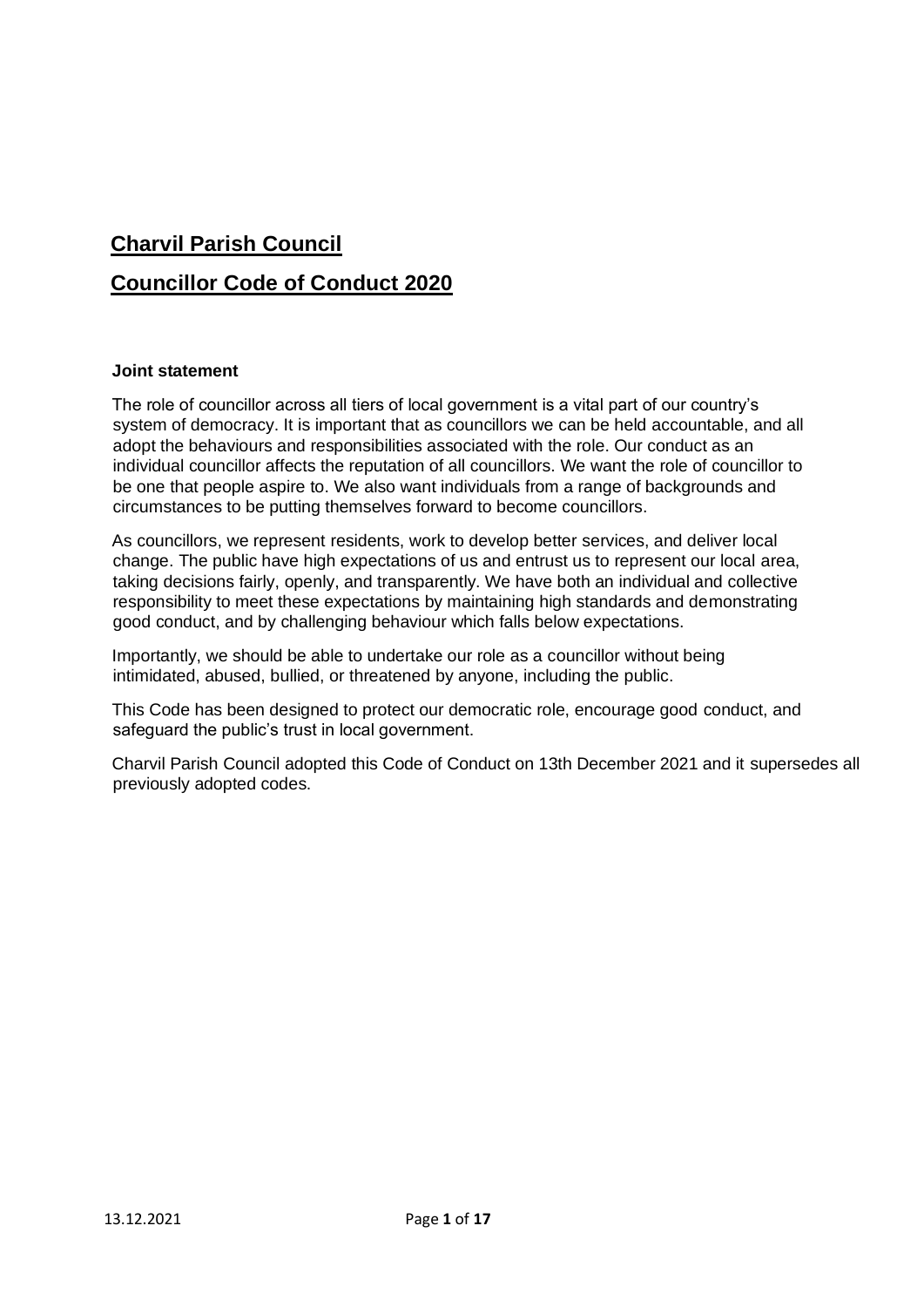## **Introduction**

The Local Government Association (LGA) has developed this Model Councillor Code of Conduct, in association with key partners and after extensive consultation with the sector, as part of its work on supporting all tiers of local government to continue to aspire to high standards of leadership and performance. It is a template for councils to adopt in whole and/or with local amendments.

All councils are required to have a local Councillor Code of Conduct.

The LGA will undertake an annual review of this Code to ensure it continues to be fit- for purpose, incorporating advances in technology, social media, and changes in legislation. The LGA can also offer support, training and mediation to councils and councillors on the application of the Code and the National Association of Local Councils (NALC) and the county associations of local councils can offer advice and support to town and parish councils.

# **Definitions**

For the purposes of this Code of Conduct, a "councillor" means a member or co-opted member of a local authority or a directly elected mayor. A "co-opted member" is defined in the Localism Act 2011 Section 27(4) as "a person who is not a member of the authority but who

- a) is a member of any committee or sub-committee of the authority, or;
- b) is a member of, and represents the authority on, any joint committee or joint subcommittee of the authority;

and who is entitled to vote on any question that falls to be decided at any meeting of that committee or sub-committee".

For the purposes of this Code of Conduct, "local authority" includes county councils, district councils, London borough councils, parish councils, town councils, fire and rescue authorities, police authorities, joint authorities, economic prosperity boards, combined authorities and National Park authorities.

# **Purpose of the Code of Conduct**

The purpose of this Code of Conduct is to assist you, as a councillor, in modelling the behaviour that is expected of you, to provide a personal check and balance, and to set out the type of conduct that could lead to action being taken against you. It is also to protect you, the public, fellow councillors, local authority officers and the reputation of local government. It sets out general principles of conduct expected of all councillors and your specific obligations in relation to standards of conduct. The LGA encourages the use of support, training and mediation prior to action being taken using the Code. The fundamental aim of the Code is to create and maintain public confidence in the role of councillor and local government.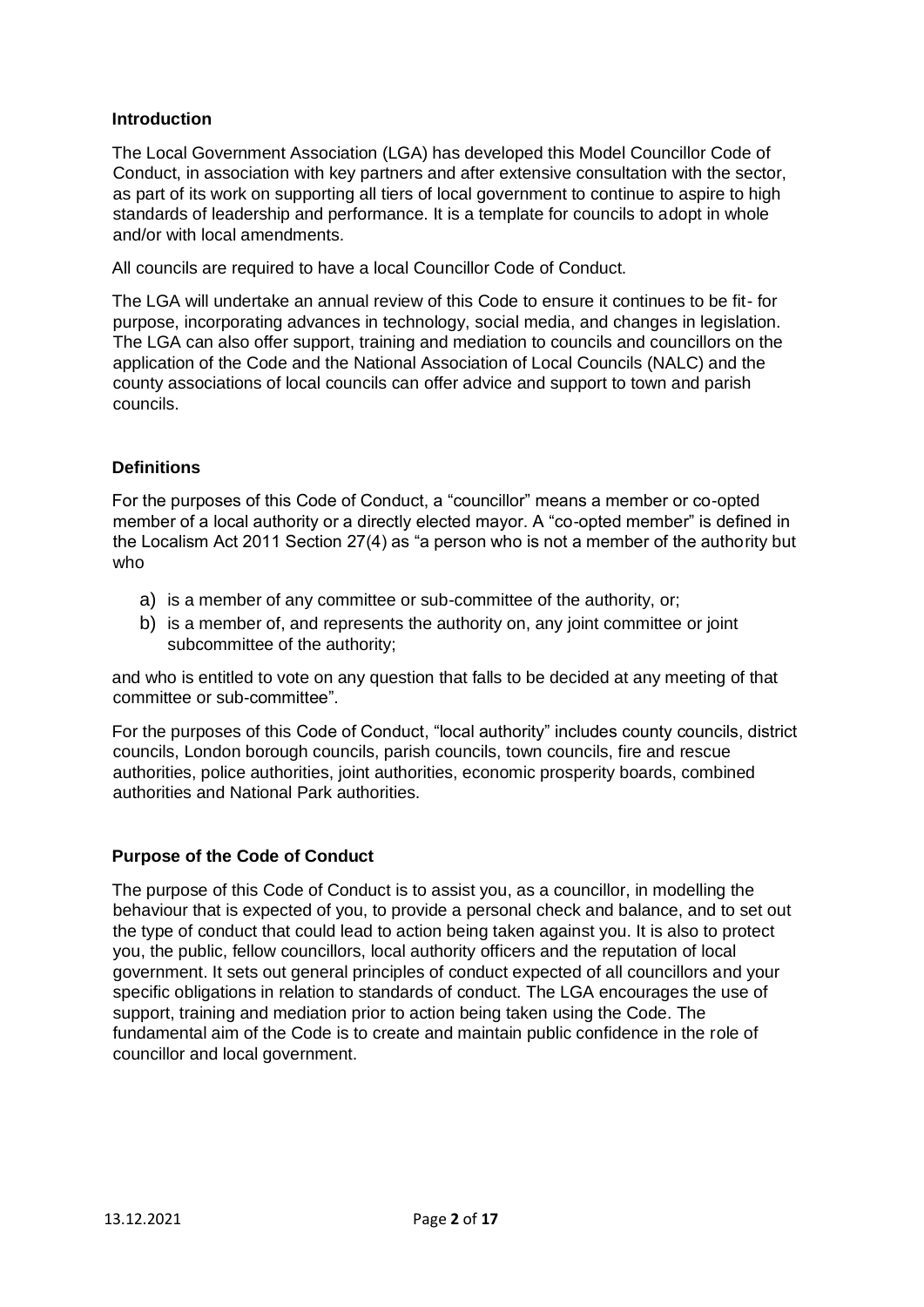## **General principles of councillor conduct**

Everyone in public office at all levels; all who serve the public or deliver public services, including ministers, civil servants, councillors and local authority officers; should uphold the [Seven](https://www.gov.uk/government/publications/the-7-principles-of-public-life/the-7-principles-of-public-life--2) [Principles](https://www.gov.uk/government/publications/the-7-principles-of-public-life/the-7-principles-of-public-life--2) [of](https://www.gov.uk/government/publications/the-7-principles-of-public-life/the-7-principles-of-public-life--2) [Public](https://www.gov.uk/government/publications/the-7-principles-of-public-life/the-7-principles-of-public-life--2) [Life,](https://www.gov.uk/government/publications/the-7-principles-of-public-life/the-7-principles-of-public-life--2) also known as the Nolan Principles.

Building on these principles, the following general principles have been developed specifically for the role of councillor.

In accordance with the public trust placed in me, on all occasions:

- I act with integrity and honesty
- I act lawfully
- I treat all persons fairly and with respect; and
- I lead by example and act in a way that secures public confidence in the role of councillor.

In undertaking my role:

- I impartially exercise my responsibilities in the interests of the local community
- I do not improperly seek to confer an advantage, or disadvantage, on any person
- I avoid conflicts of interest
- I exercise reasonable care and diligence; and
- I ensure that public resources are used prudently in accordance with my local authority's requirements and in the public interest.

#### **Application of the Code of Conduct**

This Code of Conduct applies to you as soon as you sign your declaration of acceptance of the office of councillor or attend your first meeting as a co-opted member and continues to apply to you until you cease to be a councillor.

This Code of Conduct applies to you when you are acting in your capacity as a councillor which may include when:

- you misuse your position as a councillor
- Your actions would give the impression to a reasonable member of the public with knowledge of all the facts that you are acting as a councillor.

The Code applies to all forms of communication and interaction, including:

- at face-to-face meetings
- at online or telephone meetings
- in written communication
- in verbal communication
- in non-verbal communication
- in electronic and social media communication, posts, statements, and comments.

You are also expected to uphold high standards of conduct and always show leadership when acting as a councillor.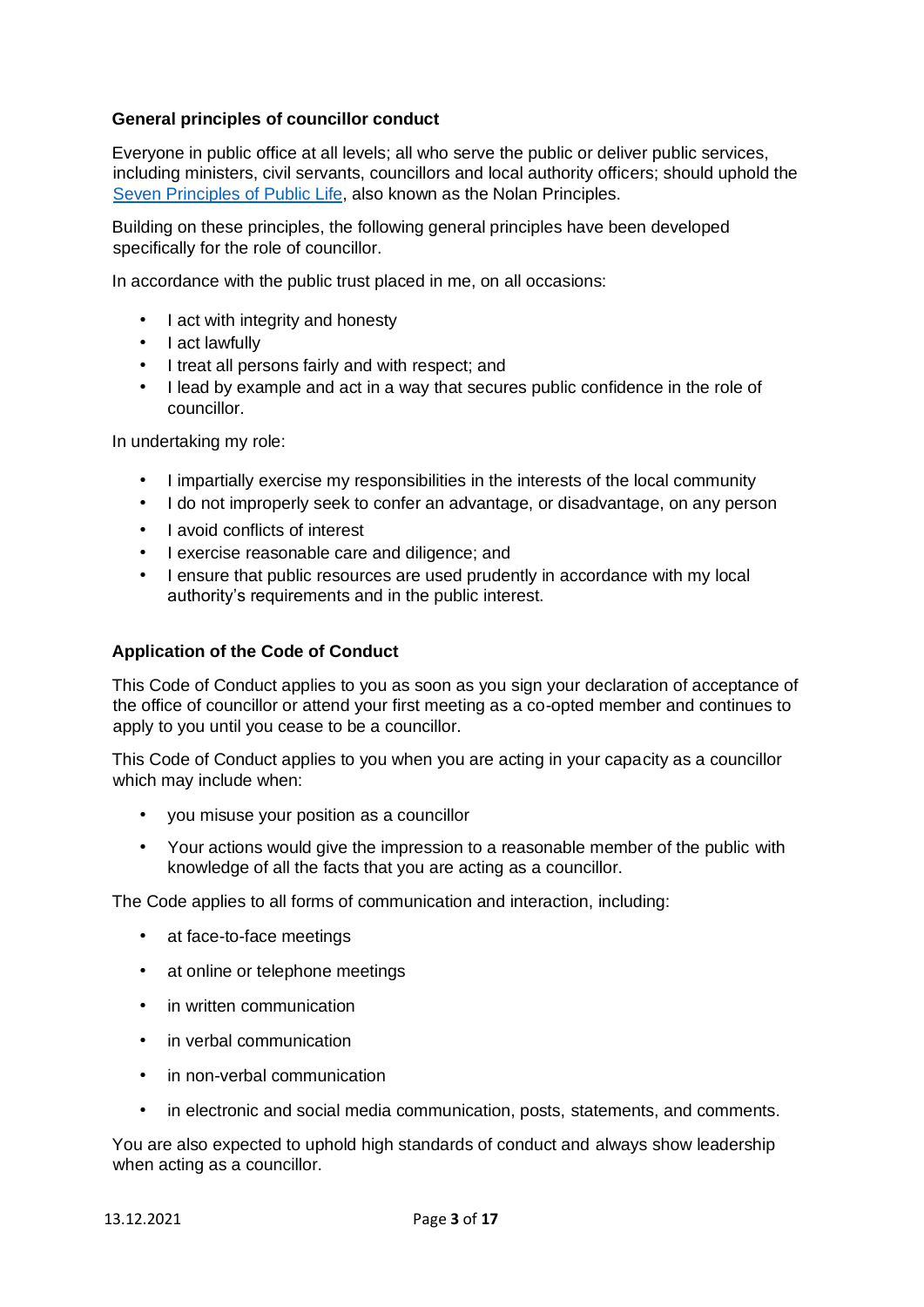Your Monitoring Officer has statutory responsibility for the implementation of the Code of Conduct, and you are encouraged to seek advice from your Monitoring Officer on any matters that may relate to the Code of Conduct. Town and parish councillors are encouraged to seek advice from their Clerk, who may refer matters to the Monitoring Officer.

# **Standards of councillor conduct**

This section sets out your obligations, which are the minimum standards of conduct required of you as a councillor. Should your conduct fall short of these standards, a complaint may be made against you, which may result in action being taken.

Guidance is included to help explain the reasons for the obligations and how they should be followed.

#### **General Conduct**

#### **1. Respect**

#### **As a councillor:**

**1.1 I treat other councillors and members of the public with respect.**

# **1.2 I treat local authority employees, employees and representatives of partner organisations and those volunteering for the local authority with respect and respect the role they play.**

Respect means politeness and courtesy in behaviour, speech, and in the written word. Debate and having different views are all part of a healthy democracy. As a councillor, you can express, challenge, criticise and disagree with views, ideas, opinions and policies in a robust but civil manner. You should not, however, subject individuals, groups of people or organisations to personal attack.

In your contact with the public, you should treat them politely and courteously. Rude and offensive behaviour lowers the public's expectations and confidence in councillors.

In return, you have a right to expect respectful behaviour from the public. If members of the public are being abusive, intimidatory or threatening you are entitled to stop any conversation or interaction in person or online and *notify* the local authority, the relevant social media provider, or the police. This also applies to fellow councillors, where action could then be taken under the Councillor Code of Conduct, and local authority employees, where concerns should be raised in line with the local authority's councillor-officer protocol.

#### **2. Bullying, harassment and discrimination**

#### **As a councillor:**

**2.1 I do not bully any person.**

#### **2.2 I do not harass any person.**

#### **2.3 I promote equalities and do not discriminate unlawfully against any person.**

The Advisory, Conciliation and Arbitration Service (ACAS) characterises bullying as offensive, intimidating, malicious or insulting behaviour, an abuse or misuse of power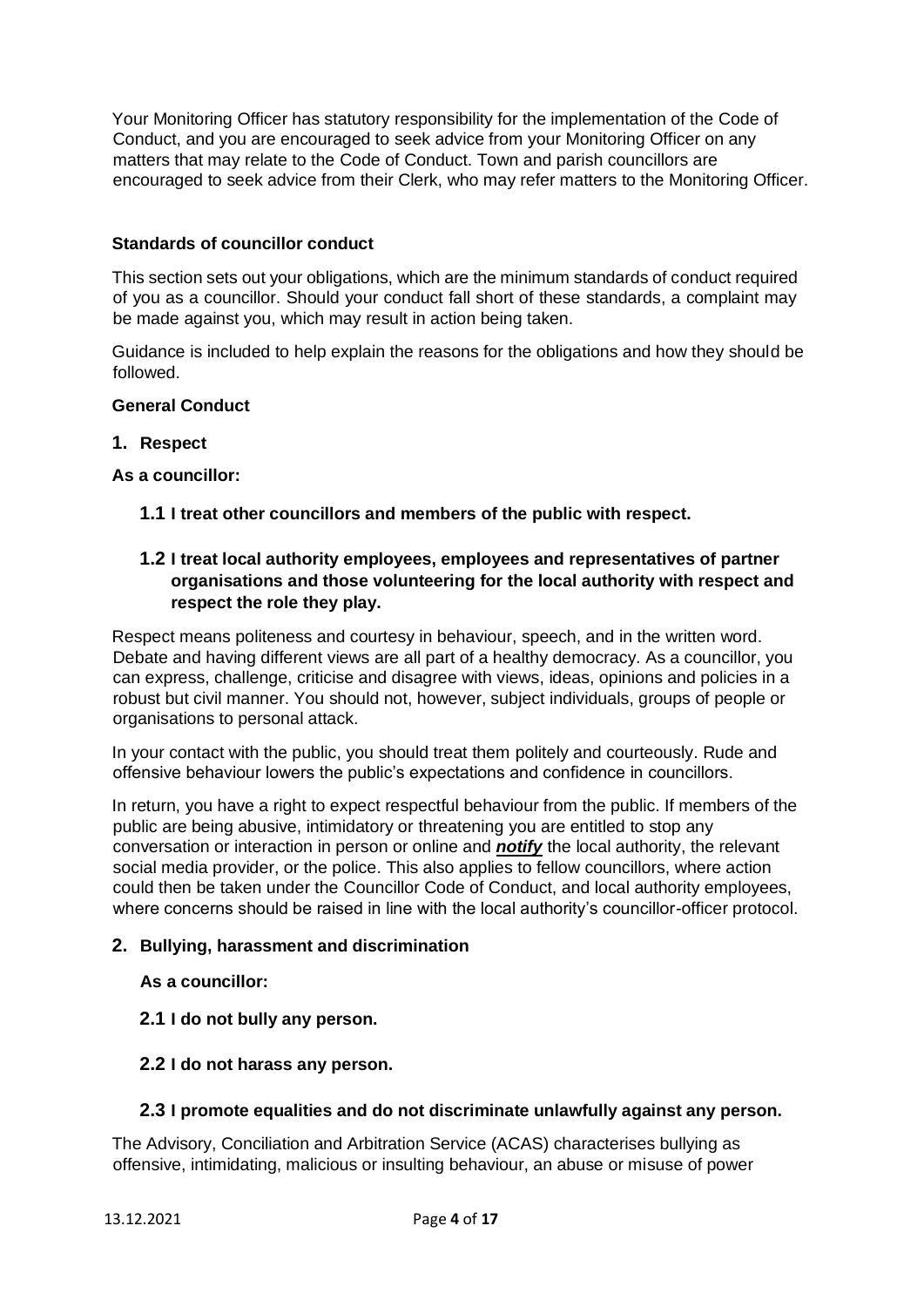through means that undermine, humiliate, denigrate, or injure the recipient. Bullying might be a regular pattern of behaviour or a one-off incident, happen face-to-face on social media, in emails or phone calls, happen in the workplace or at work social events and may not always be obvious or noticed by others.

The Protection from Harassment Act 1997 defines harassment as conduct that causes alarm or distress or puts people in fear of violence and must involve such conduct on at least two occasions. It can include repeated attempts to impose unwanted communications and contact upon a person in a manner that could be expected to cause distress or fear in any reasonable person.

Unlawful discrimination is where someone is treated unfairly because of a protected characteristic. Protected characteristics are specific aspects of a person's identity defined by the Equality Act 2010. They are age, disability, gender reassignment, marriage and civil partnership, pregnancy and maternity, race, religion or belief, sex and sexual orientation.

The Equality Act 2010 places specific duties on local authorities. Councillors have a central role to play in ensuring that equality issues are integral to the local authority's performance and strategic aims, and that there is a strong vision and public commitment to equality across public services.

# **3. Impartiality of officers of the council**

#### **As a councillor:**

# **3.1 I do not compromise, or attempt to compromise, the impartiality of anyone who works for, or on behalf of, the local authority.**

Officers work for the local authority as a whole and must be politically neutral (unless they are political assistants). They should not be coerced or persuaded to act in a way that would undermine their neutrality. You can question officers to understand, for example, their reasons for proposing to act in a particular way, or the content of a report that they have written. However, you must not try and force them to act differently, change their advice, or alter the content of that report, if doing so would prejudice their professional integrity.

#### **4. Confidentiality and access to information**

#### **As a councillor:**

#### **4.1 I do not disclose information:**

- **a. given to me in confidence by anyone**
- **b. acquired by me which I believe, or ought reasonably to be aware, is of a confidential nature, unless**
	- **i. I have received the consent of a person authorised to give it;**
	- **ii. I am required by law to do so;**
	- **iii. the disclosure is made to a third party for the purpose of obtaining professional legal advice provided that the third party agrees not to disclose the information to any other person; or**
	- **iv. the disclosure is:**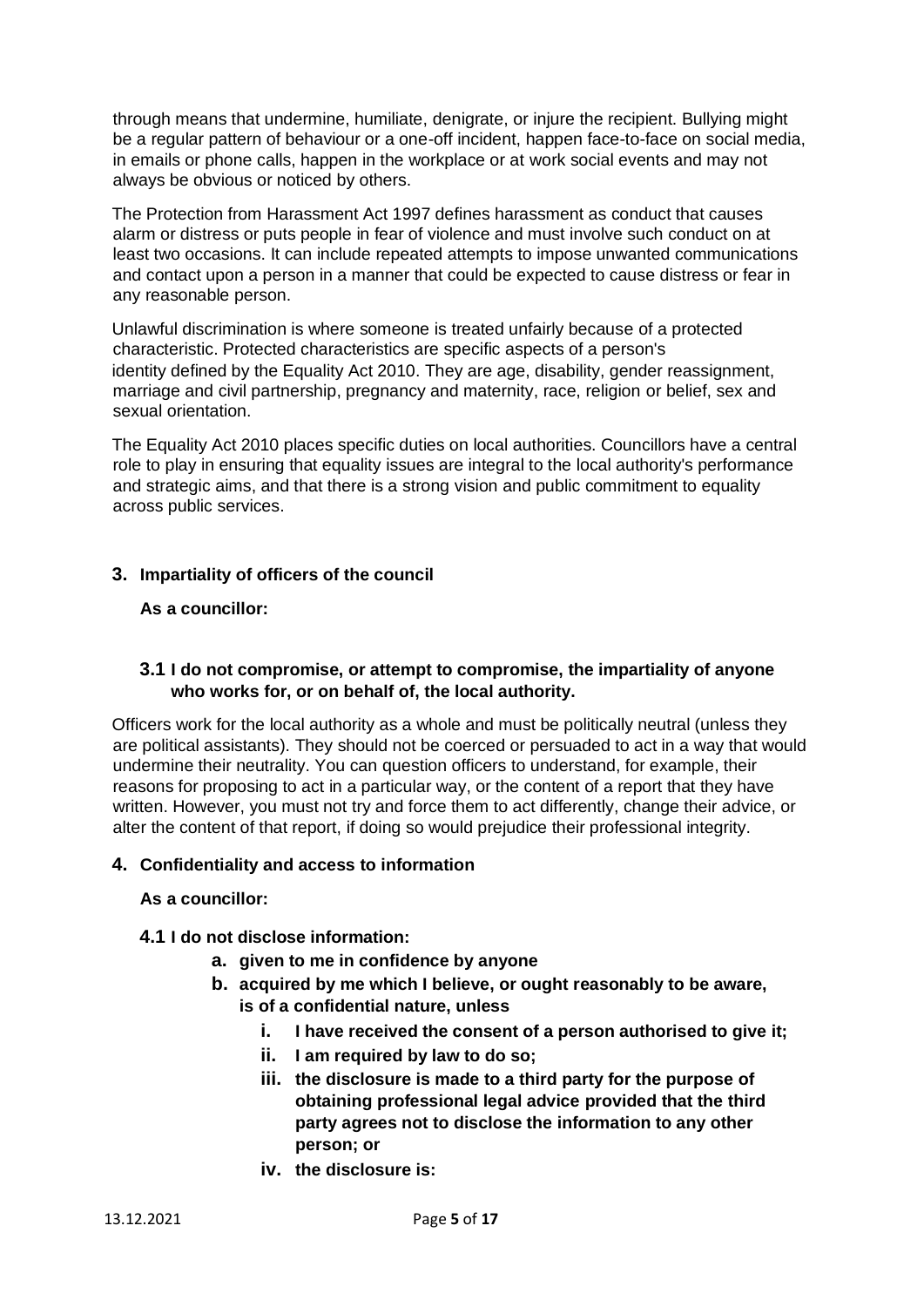- **1. reasonable and in the public interest; and**
- **2. made in good faith and in compliance with the reasonable requirements of the local authority; and**
- **3. I have consulted the Monitoring Officer prior to its release.**

# **4.2** *I undertake to seek advice from the Monitoring Officer before releasing any paper which is marked, or could reasonably be assumed to be, "confidential" or "exempt".*

**4.3 I do not improperly use knowledge gained solely as a result of my role as a councillor for the advancement of myself, my friends, my family members, my employer or my business interests.**

## **4.4 I do not prevent anyone from getting information that they are entitled to by law.**

Local authorities must work openly and transparently, and their proceedings and printed materials are open to the public, except in certain legally defined circumstances. You should work on this basis, but there will be times when it is required by law that discussions, documents and other information relating to or held by the local authority must be treated in a confidential manner. Examples include personal data relating to individuals or information relating to ongoing negotiations.

# **5. Disrepute**

# **As a councillor:**

# **5.1 I do not bring my role or local authority into disrepute.**

As a Councillor, you are trusted to make decisions on behalf of your community and your actions and behaviour are subject to greater scrutiny than that of ordinary members of the public. You should be aware that your actions might have an adverse impact on you, other councillors and/or your local authority and may lower the public's confidence in your or your local authority's ability to discharge your/it's functions. For example, behaviour that is considered dishonest and/or deceitful can bring your local authority into disrepute.

You can hold the local authority and fellow councillors to account and are able to constructively challenge and express concern about decisions and processes undertaken by the council whilst continuing to adhere to other aspects of this Code of Conduct.

#### **6. Use of position**

#### **As a councillor:**

#### **6.1 I do not use, or attempt to use, my position improperly to the advantage or disadvantage of myself or anyone else.**

Your position as a member of the local authority provides you with certain opportunities, responsibilities, and privileges, and you make choices all the time that will impact others.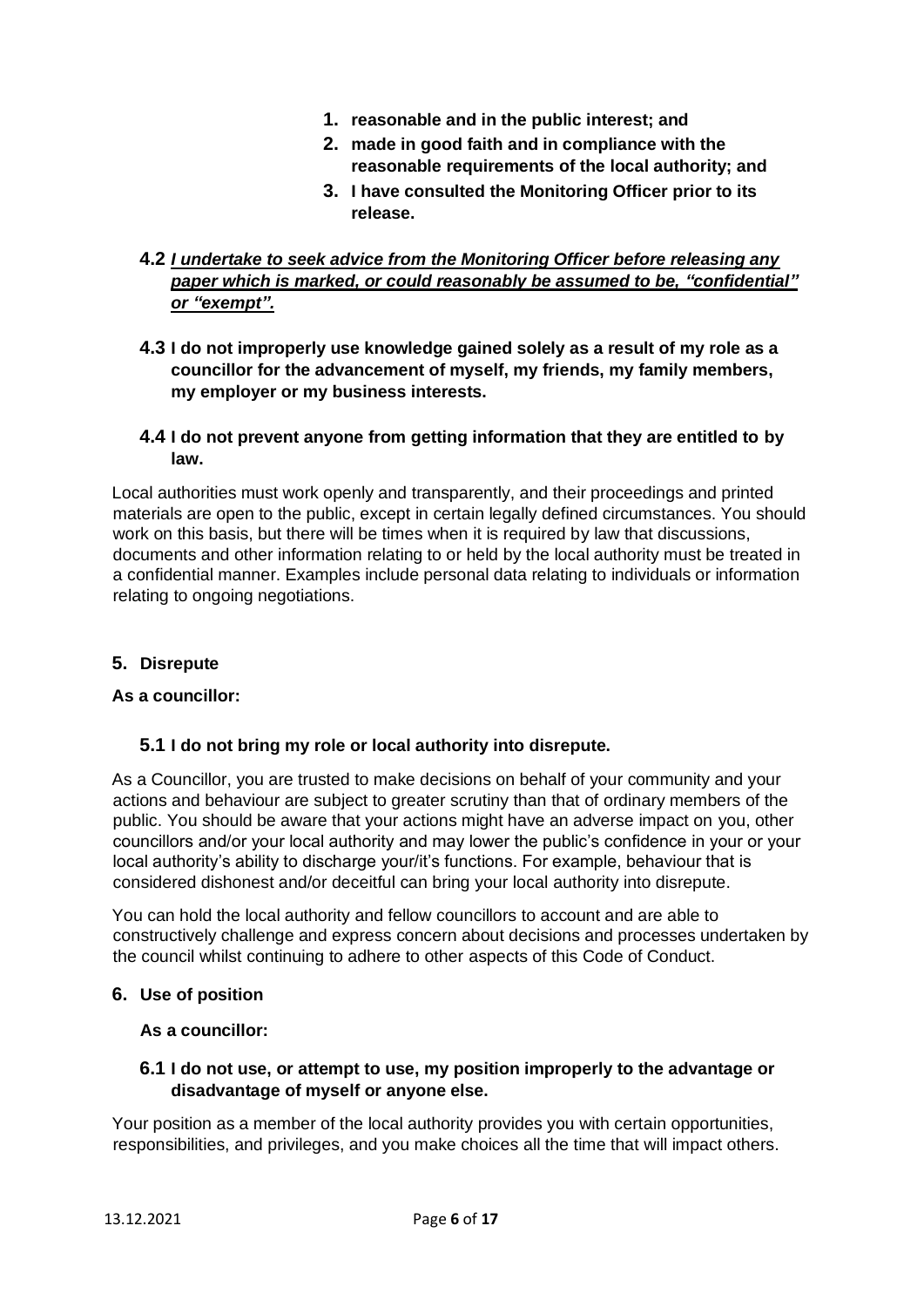However, you should not take advantage of these opportunities to further your own or others' private interests or to disadvantage anyone unfairly.

## **7. Use of local authority resources and**

**facilities**

**As a councillor:**

- **7.1 I do not misuse council resources.**
- **7.2 I will, when using the resources of the local or authorising their use by others:**
	- **a. act in accordance with the local authority's requirements; and**
	- **b. ensure that such resources are not used for political purposes unless that use could reasonably be regarded as likely to facilitate, or be conducive to, the discharge of the functions of the local authority or of the office to which I have been elected or appointed.**

You may be provided with resources and facilities by the local authority to assist you in carrying out your duties as a councillor.

Examples include:

- office support
- **stationery**
- equipment such as phones, and computers
- transport
- access and use of local authority buildings and rooms.

These are given to you to help you carry out your role as a councillor more effectively and are not to be used for business or personal gain. They should be used in accordance with the purpose for which they have been provided and the local authority's own policies regarding their use.

#### **8. Complying with the Code of Conduct**

**As a Councillor:**

- **8.1 I undertake Code of Conduct training provided by my local authority.**
- **8.2 I cooperate with any Code of Conduct investigation and/or determination.**
- **8.3 I do not intimidate or attempt to intimidate any person who is likely to be involved with the administration of any investigation or proceedings.**

# **8.4 I comply with any sanction imposed on me following a finding that I have breached the Code of Conduct.**

It is extremely important for you as a councillor to demonstrate high standards, for you to have your actions open to scrutiny and for you not to undermine public trust in the local authority or its governance. If you do not understand or are concerned about the local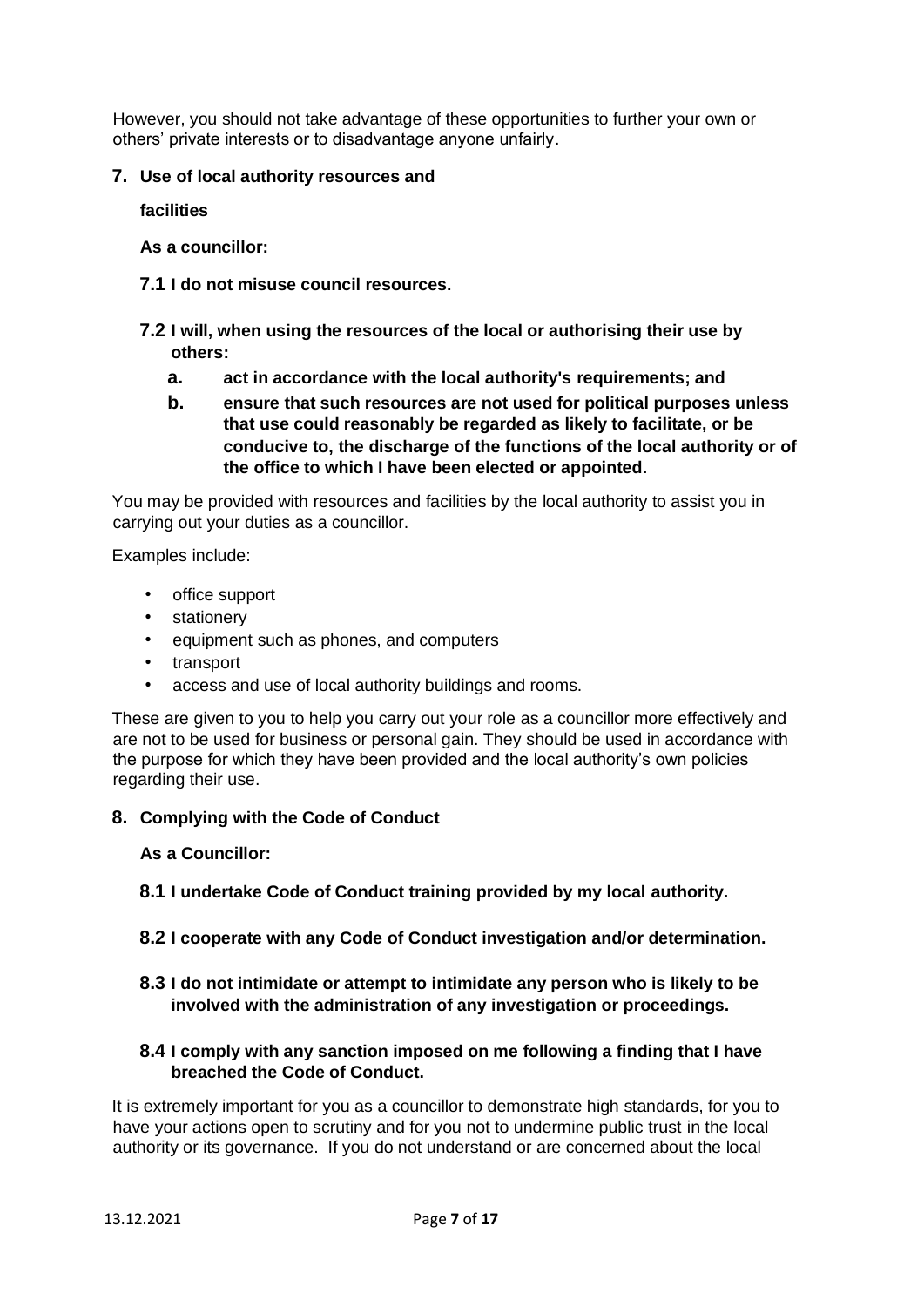authority's processes in handling a complaint you should raise this with your Monitoring Officer.

# **Protecting your reputation and the reputation of the local authority**

# **9. Interests**

# **As a councillor:**

## **9.1 I register and disclose my interests.**

Section 29 of the Localism Act 2011 requires the Monitoring Officer to establish and maintain a register of interests of members of the authority.

You need to register your interests so that the public, local authority employees and fellow councillors know which of your interests might give rise to a conflict of interest. The register is a public document that can be consulted when (or before) an issue arises. The register also protects you by allowing you to demonstrate openness and a willingness to be held accountable. You are personally responsible for deciding whether you should disclose an interest in a meeting, but it can be helpful for you to know early on if others think that a potential conflict might arise. It is also important that the public know about any interest that might have to be disclosed by you or other councillors when making or taking part in decisions, so that decision making is seen by the public as open and honest. This helps to ensure that public confidence in the integrity of local governance is maintained.

You should note that failure to register or disclose a disclosable pecuniary interest as set out in Table 1, is a criminal offence under the Localism Act 2011.

Appendix B sets out the detailed provisions on registering and disclosing interests. If in doubt, you should always seek advice from your Monitoring Officer.

#### **10. Gifts and hospitality**

#### **As a councillor:**

- **10.1 I do not accept gifts or hospitality, irrespective of estimated value, which could give rise to real or substantive personal gain or a reasonable suspicion of influence on my part to show favour from persons seeking to acquire, develop or do business with the local authority or from persons who may apply to the local authority for any permission, licence or other significant advantage.**
- **10.2 I register with the Monitoring Officer any gift or hospitality with an estimated value of at least** *£25* **within 28 days of its receipt.**

# **10.3 I register with the Monitoring Officer any significant gift or hospitality that I have been offered but have refused to accept.**

In order to protect your position and the reputation of the local authority, you should exercise caution in accepting any gifts or hospitality which are (or which you reasonably believe to be) offered to you because you are a councillor. The presumption should always be not to accept significant gifts or hospitality. However, there may be times when such a refusal may be difficult if it is seen as rudeness in which case, you could accept it but must ensure it is publicly registered. However, you do not need to register gifts and hospitality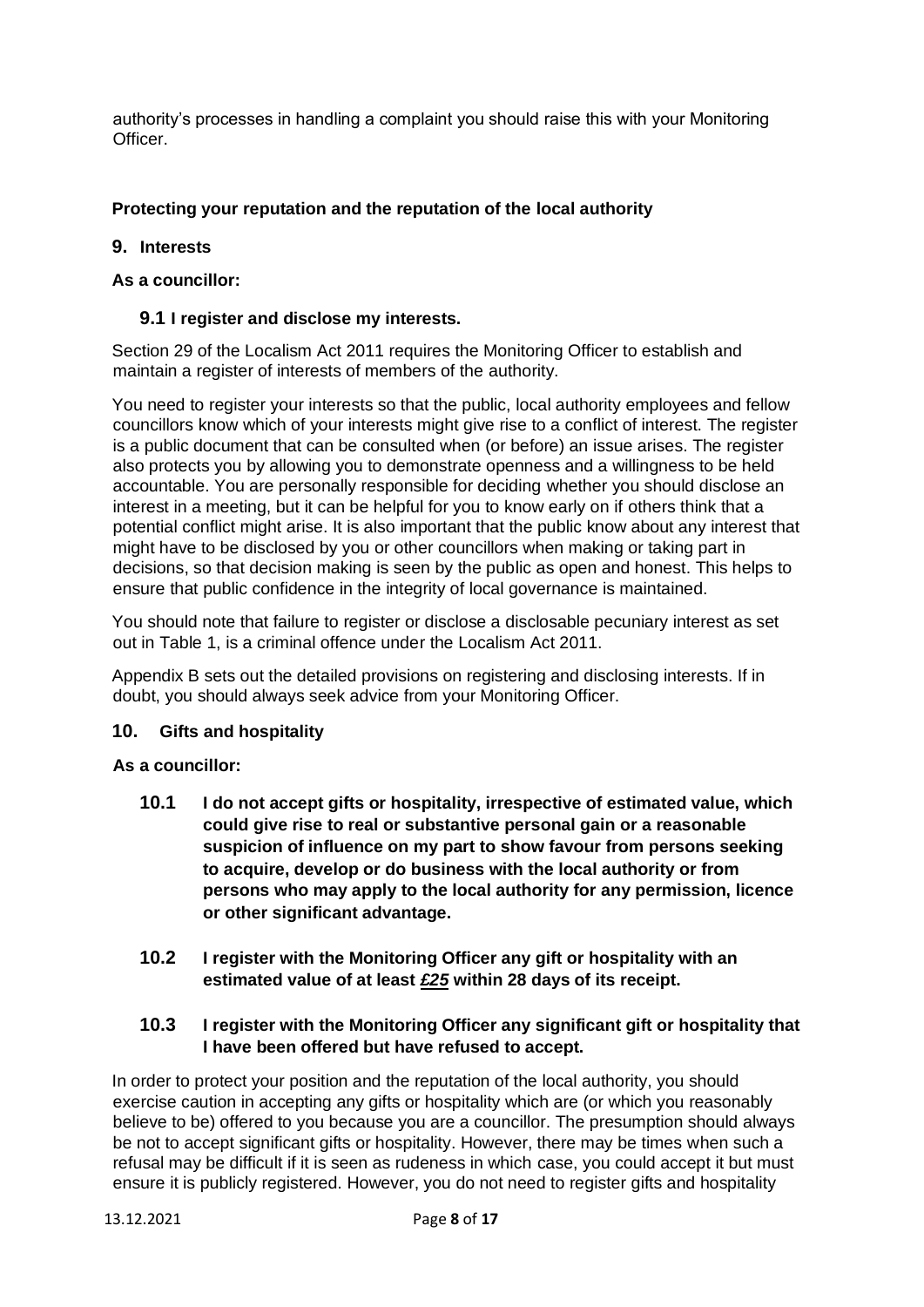which are not related to your role as a councillor, such as Christmas gifts from your friends and family. It is also important to note that it is appropriate to accept normal expenses and hospitality associated with your duties as a councillor. If you are unsure, do contact your Monitoring Officer for guidance.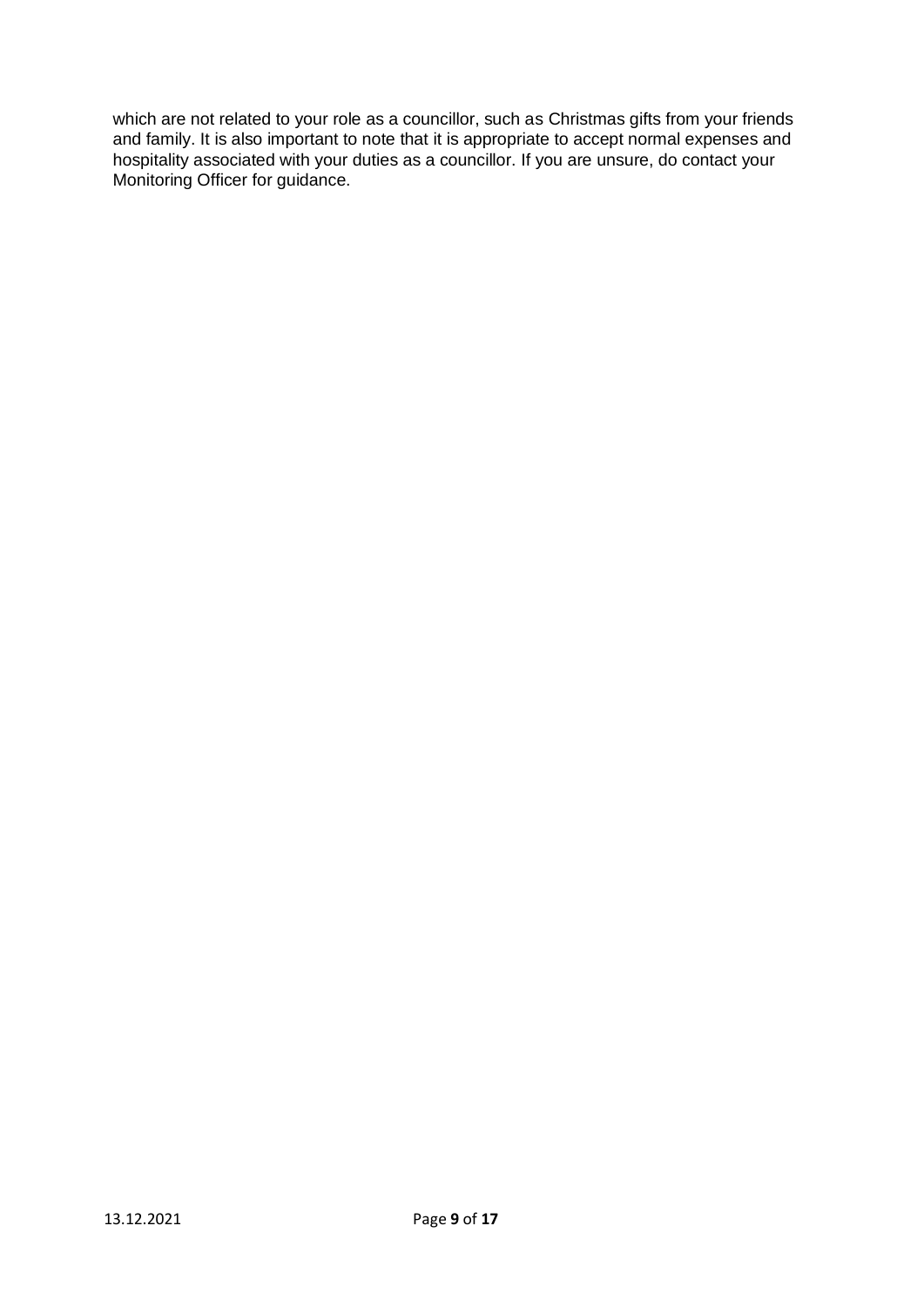# **Appendices**

# **Appendix A – The Seven Principles of Public Life**

The principles are:

#### **Selflessness**

Holders of public office should act solely in terms of the public interest.

#### **Integrity**

Holders of public office must avoid placing themselves under any obligation to people or organisations that might try inappropriately to influence them in their work. They should not act or take decisions in order to gain financial or other material benefits for themselves, their family, or their friends. They must disclose and resolve any interests and relationships.

#### **Objectivity**

Holders of public office must act and take decisions impartially, fairly and on merit, using the best evidence and without discrimination or bias.

#### **Accountability**

Holders of public office are accountable to the public for their decisions and actions and must submit themselves to the scrutiny necessary to ensure this.

#### **Openness**

Holders of public office should act and take decisions in an open and transparent manner. Information should not be withheld from the public unless there are clear and lawful reasons for so doing.

#### **Honesty**

Holders of public office should be truthful.

#### **Leadership**

Holders of public office should exhibit these principles in their own behaviour. They should actively promote and robustly support the principles and be willing to challenge poor behaviour wherever it occurs.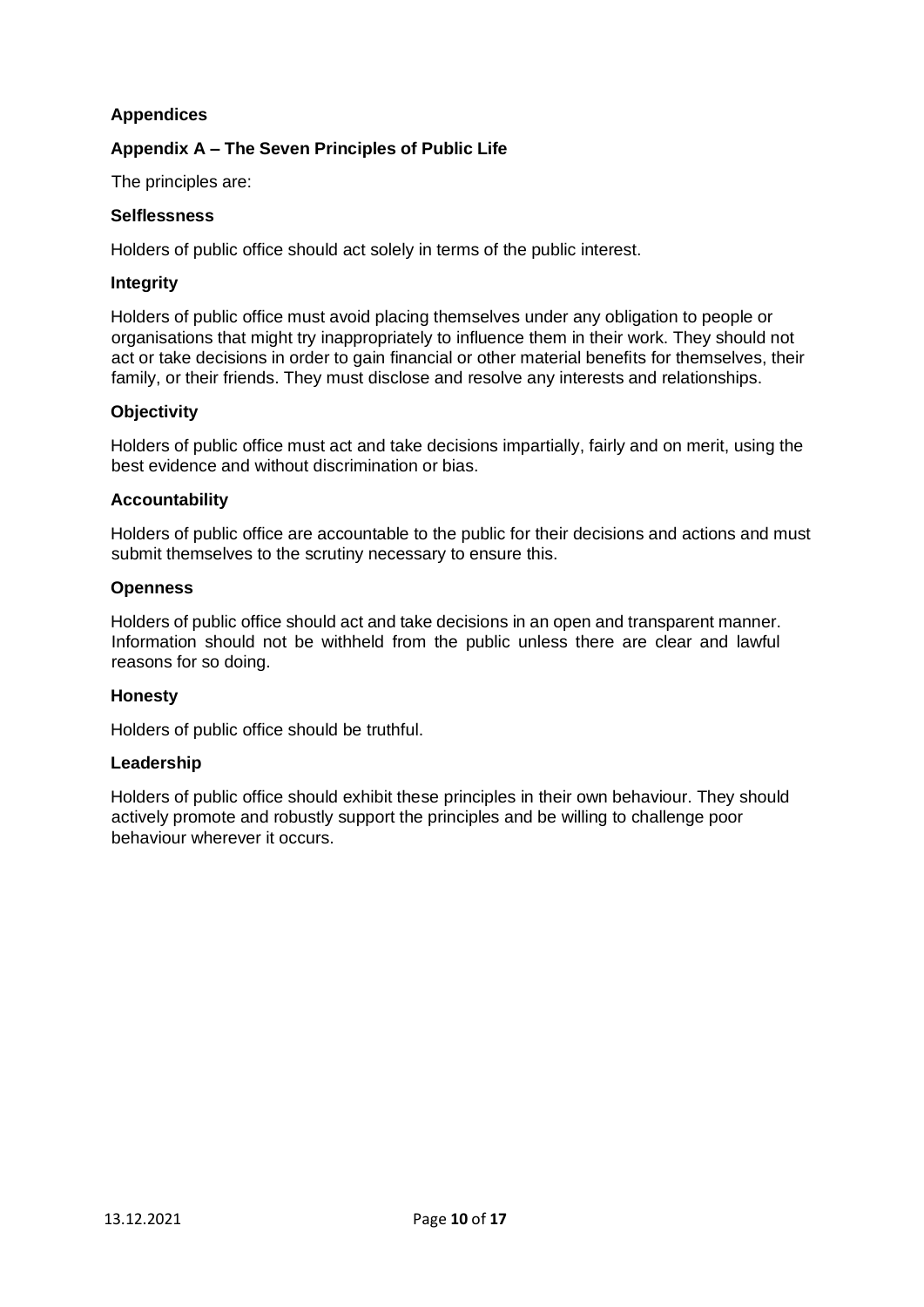# **Appendix B Registering interests**

Within 28 days of becoming a member or your re-election or re-appointment to office you must register with the Monitoring Officer the interests which fall within the categories set out in **Table 1** (**Disclosable Pecuniary Interests**) which are as described in "The Relevant Authorities (Disclosable Pecuniary Interests) Regulations 2012". You should also register **details** of your other personal interests which fall within the categories set out in **Table 2** (**Other Registerable Interests**).

"**Disclosable pecuniary interest"** means an interest of yourself, or of your partner if you are aware of your partner's interest, within the descriptions set out in Table 1 below.

**"Partner"** means a spouse or civil partner, or a person with whom you are living as husband or wife, or a person with whom you are living as if you are civil partners.

- 1. You must ensure that your register of interests is kept up-to-date and within 28 days of becoming aware of any new interest, or of any change to a registered interest, notify the Monitoring Officer.
- 2. A 'sensitive interest' is as an interest which, if disclosed, could lead to the councillor, or a person connected with the councillor, being subject to violence or intimidation.
- 3. Where you have a 'sensitive interest' you must notify the Monitoring Officer with the reasons why you believe it is a sensitive interest. If the Monitoring Officer agrees they will withhold the interest from the public register.

#### **Non participation in case of disclosable pecuniary interest**

- 4. Where a matter arises at a meeting which directly relates to one of your Disclosable Pecuniary Interests as set out in **Table 1**, you must disclose the interest, not participate in any discussion, or vote on the matter and must not remain in the room unless you have been granted a dispensation. If it is a 'sensitive interest', you do not have to disclose the nature of the interest, just that you have an interest. Dispensation may be granted in limited circumstances, to enable you to participate and vote on a matter in which you have a disclosable pecuniary interest.
- 5. Where you have a disclosable pecuniary interest on a matter to be considered or is being considered by you as a Cabinet member in exercise of your executive function, you must notify the Monitoring Officer of the interest and must not take any steps or further steps in the matter apart from arranging for someone else to deal with it

#### **Disclosure of Other Registerable Interests**

6. Where a matter arises at a meeting which *directly relates* to one of your other Registerable Interests (as set out in Table 2), you must disclose the interest. You may speak on the matter only if members of the public are also allowed to speak at the meeting but otherwise must not take part in any discussion or vote on the matter and must not remain in the room unless you have been granted a dispensation. If it is a 'sensitive interest', you do not have to disclose the nature of the interest.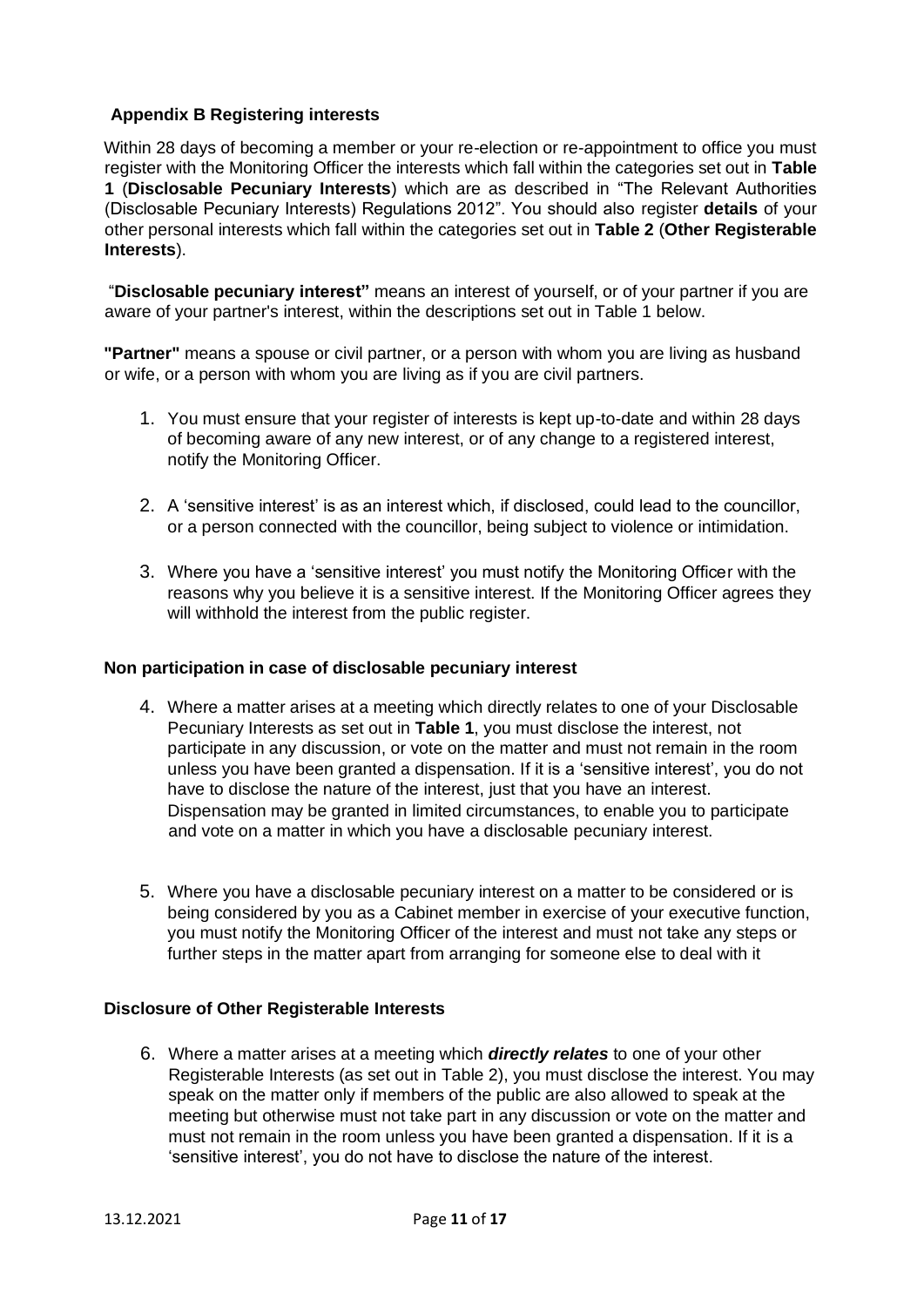#### **Disclosure of Non-Registerable Interests**

- 7. Where a matter arises at a meeting which *directly relates* to your financial interest or well-being (and is not a Disclosable Pecuniary Interest set out in Table 1) or a financial interest or well-being of a relative or close associate, you must disclose the interest. You may speak on the matter only if members of the public are also allowed to speak at the meeting but otherwise must not take part in any discussion or vote on the matter and must not remain in the room unless you have been granted a dispensation. If it is a 'sensitive interest', you do not have to disclose the nature of the interest.
- 8. Where a matter arises at a meeting which *affects*
	- a. your own financial interest or well-being.
	- b. a financial interest or well-being of a friend, relative, close associate; or
	- c. a body included in those you need to disclose under Disclosable Pecuniary Interests as set out in **Table 1**

you must disclose the interest. To determine whether you can remain in the meeting after disclosing your interest the following test should be applied

- 9. Where a matter *affects* your financial interest or well-being:
	- a. to a greater extent than it affects the financial interests of the majority of inhabitants of the ward affected by the decision and;
	- b. a reasonable member of the public knowing all the facts would believe that it would affect your view of the wider public interest

You may speak on the matter only if members of the public are also allowed to speak at the meeting but otherwise must not take part in any discussion or vote on the matter and must not remain in the room unless you have been granted a dispensation.

If it is a 'sensitive interest', you do not have to disclose the nature of the interest.

10.Where you have a personal interest in any business of your authority and you have made an executive decision in relation to that business, you must make sure that any written statement of that decision records the existence and nature of your interest.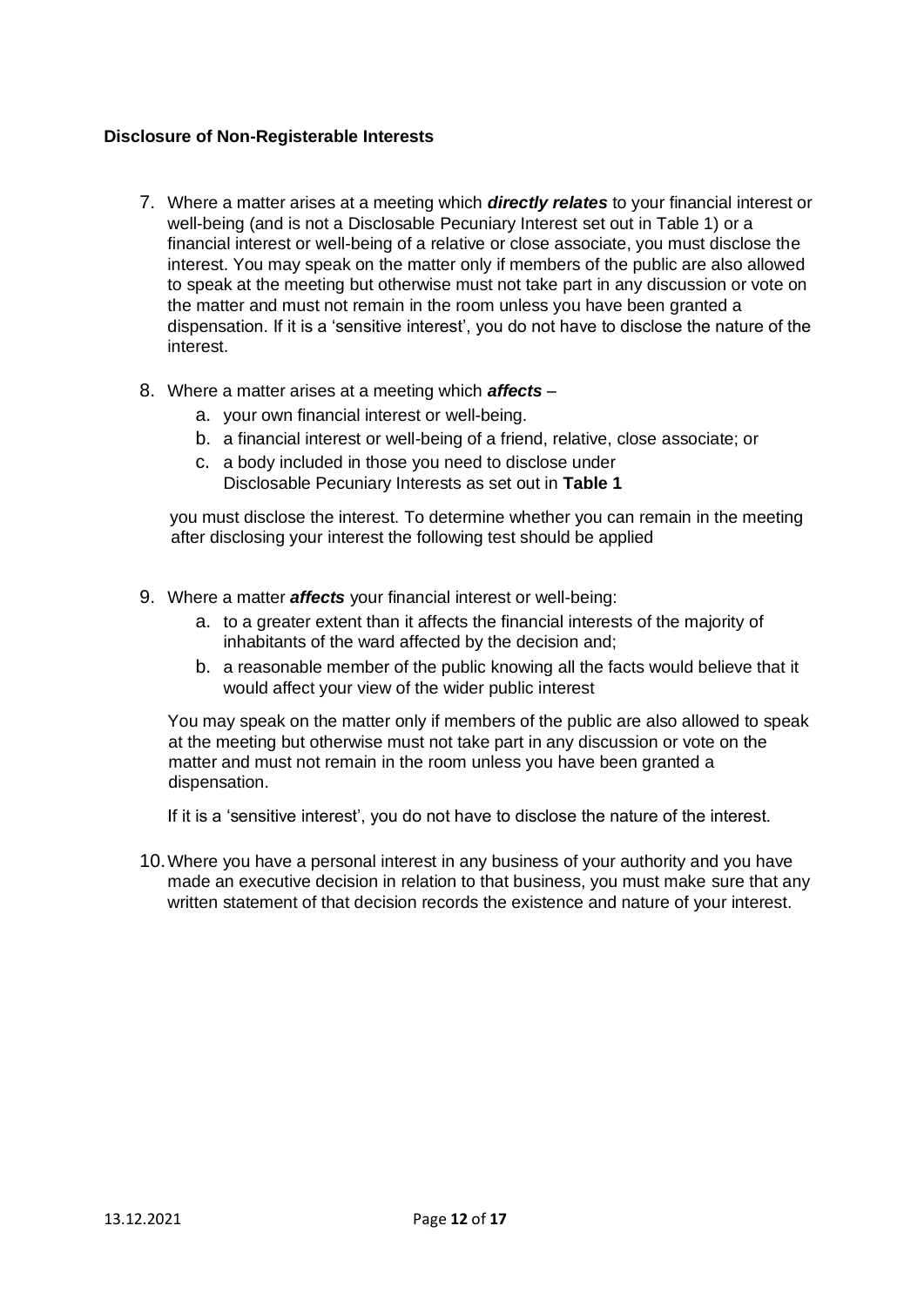# **Table 1: Disclosable Pecuniary Interests**

This table sets out the explanation of Disclosable Pecuniary Interests as set out in the [Relevant](https://www.legislation.gov.uk/uksi/2012/1464/made) [Authorities](https://www.legislation.gov.uk/uksi/2012/1464/made) [\(Disclosable](https://www.legislation.gov.uk/uksi/2012/1464/made) [Pecuniary](https://www.legislation.gov.uk/uksi/2012/1464/made) [Interests\) Regulations](https://www.legislation.gov.uk/uksi/2012/1464/made) [2012.](https://www.legislation.gov.uk/uksi/2012/1464/made)

| <b>Subject</b>                                       | <b>Description</b>                                                                                                                                                                                                                                                                                                                                                                                                                                           |
|------------------------------------------------------|--------------------------------------------------------------------------------------------------------------------------------------------------------------------------------------------------------------------------------------------------------------------------------------------------------------------------------------------------------------------------------------------------------------------------------------------------------------|
| Employment, office, trade,<br>profession or vocation | Any employment, office, trade,<br>profession or vocation carried on for<br>profit or gain.<br>[Any unpaid directorship.]                                                                                                                                                                                                                                                                                                                                     |
| Sponsorship                                          | Any payment or provision of any other<br>financial benefit (other than from the<br>council) made to the councillor during the<br>previous 12-month period for expenses<br>incurred by him/her in carrying out his/her<br>duties as a councillor, or towards his/her<br>election expenses.<br>This includes any payment or financial<br>benefit from a trade union within the<br>meaning of the Trade Union and Labour<br>Relations (Consolidation) Act 1992. |
| <b>Contracts</b>                                     | Any contract made between the<br>councillor or his/her spouse or civil<br>partner or the person with whom the                                                                                                                                                                                                                                                                                                                                                |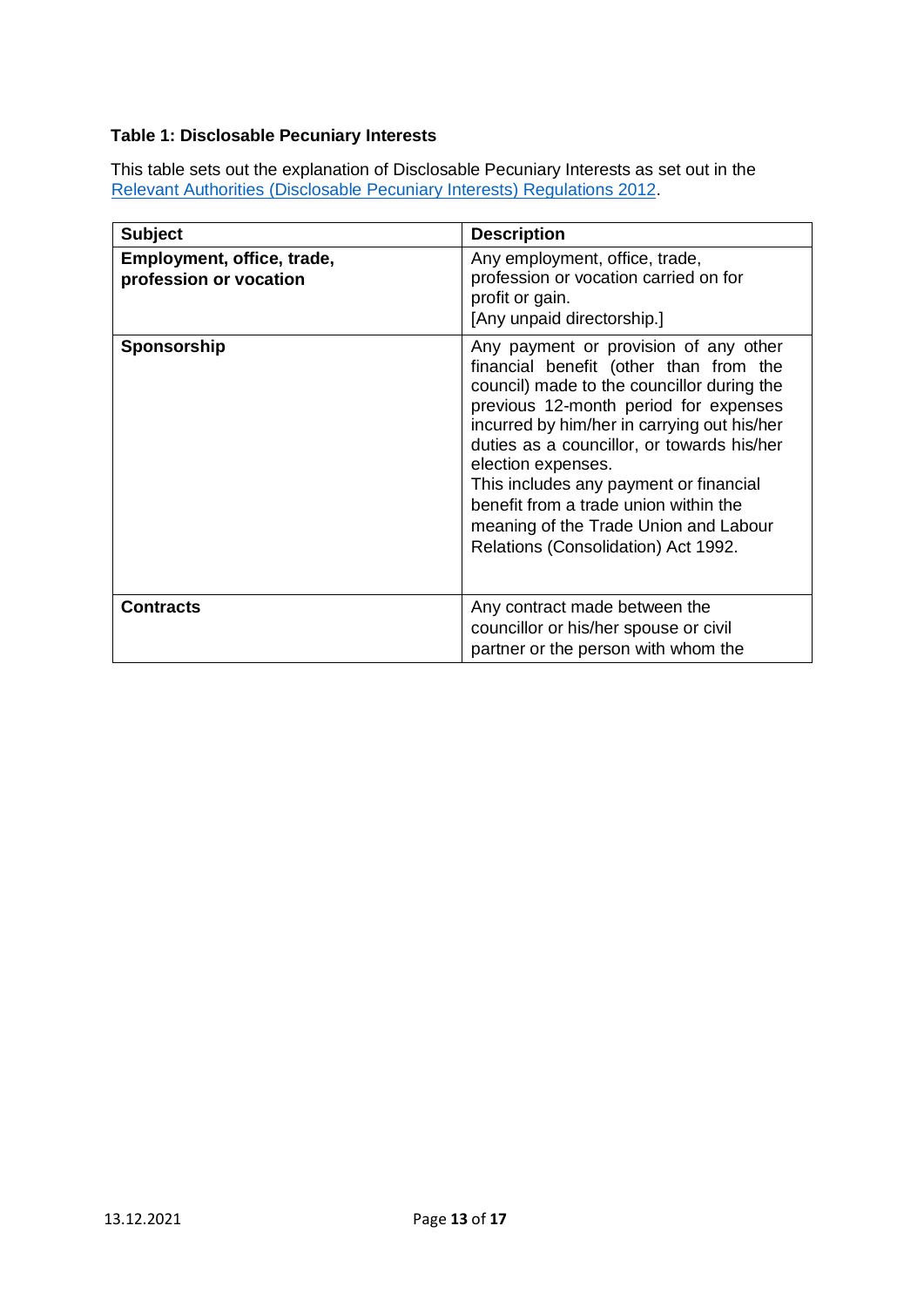|                            | councillor is living as if they were<br>spouses/civil partners (or a firm in which<br>such person is a partner, or an incorporated<br>body of which such person is a director* or a<br>body that such person has a beneficial<br>interest in the securities of*) and the council<br>(a) under which goods or services are to be<br>provided or works are to be executed; and<br>(b) which has not been fully discharged. |
|----------------------------|--------------------------------------------------------------------------------------------------------------------------------------------------------------------------------------------------------------------------------------------------------------------------------------------------------------------------------------------------------------------------------------------------------------------------|
| <b>Land and Property</b>   | Any beneficial interest in land which is within<br>the area of the council.<br>'Land' excludes an easement, servitude,<br>interest or right in or over land which does<br>not give the councillor or his/her spouse or<br>civil partner or the person with whom the<br>councillor is living as if they were spouses/<br>civil partners (alone or jointly with another) a<br>right to occupy or to receive income.        |
| <b>Licenses</b>            | Any licence (alone or jointly with others) to<br>occupy land in the area of the council for a<br>month or longer                                                                                                                                                                                                                                                                                                         |
| <b>Corporate tenancies</b> | Any tenancy where (to the councillor's<br>knowledge)-<br>(a)<br>the landlord is the council; and<br>(b)<br>the tenant is a body that the<br>councillor, or his/her spouse or civil partner<br>or the person with whom the councillor is<br>living as if they were spouses/ civil partners<br>is a partner of or a director* of or has a<br>beneficial interest in the securities* of.                                    |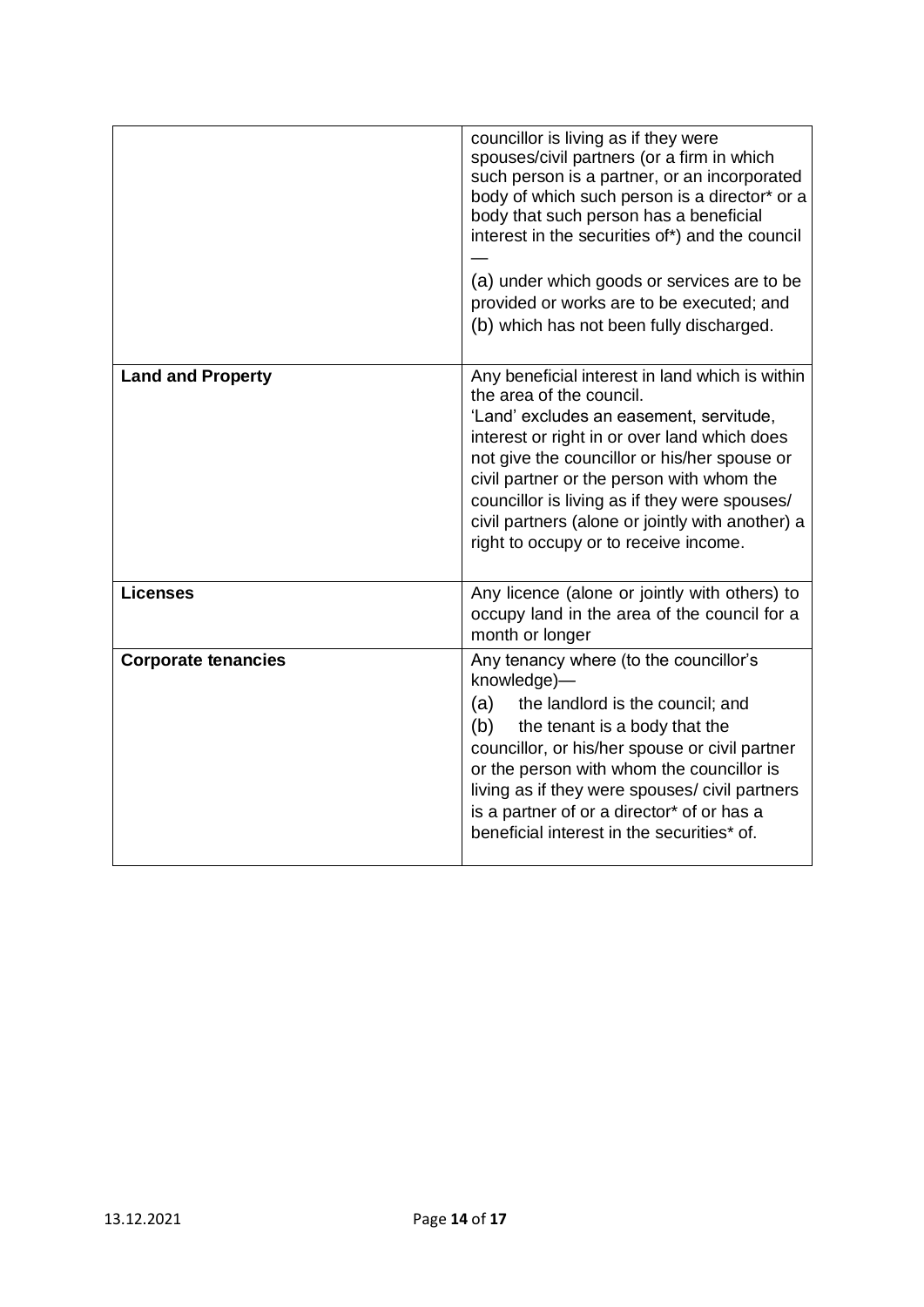| <b>Securities</b> | Any beneficial interest in securities* of a     |
|-------------------|-------------------------------------------------|
|                   | body where-                                     |
|                   |                                                 |
|                   | that body (to the councillor's<br>(a)           |
|                   | knowledge) has a place of business or land      |
|                   | in the area of the council; and                 |
|                   | (b)<br>either—                                  |
|                   | (i)<br>) the total nominal value of the         |
|                   | securities* exceeds £25,000 or one              |
|                   | hundredth of the total issued share             |
|                   |                                                 |
|                   | capital of that body; or                        |
|                   | if the share capital of that body is of<br>(ii) |
|                   | more than one class, the total nominal          |
|                   | value of the shares of any one class in         |
|                   | which the councillor, or his/ her spouse or     |
|                   |                                                 |
|                   | civil partner or the person with whom the       |
|                   | councillor is living as if they were            |
|                   | spouses/civil partners has a beneficial         |
|                   | interest exceeds one hundredth of the total     |
|                   | issued share capital of that class.             |

\* 'director' includes a member of the committee of management of an industrial and provident society.

\* 'securities' means shares, debentures, debenture stock, loan stock, bonds, units of a collective investment scheme within the meaning of the Financial Services and Markets Act 2000 and other securities of any description, other than money deposited with a building society.

#### **Table 2: Other Registerable Interests**

You have a personal interest in any business of your authority where it relates to or is likely to affect:

- a) any body of which you are in general control or management and to which you are nominated or appointed by your authority
- b) any body
	- (i) exercising functions of a public nature
	- (ii) any body directed to charitable purposes or
	- (iii) one of whose principal purposes includes the influence of public opinion or policy (including any political party or trade union)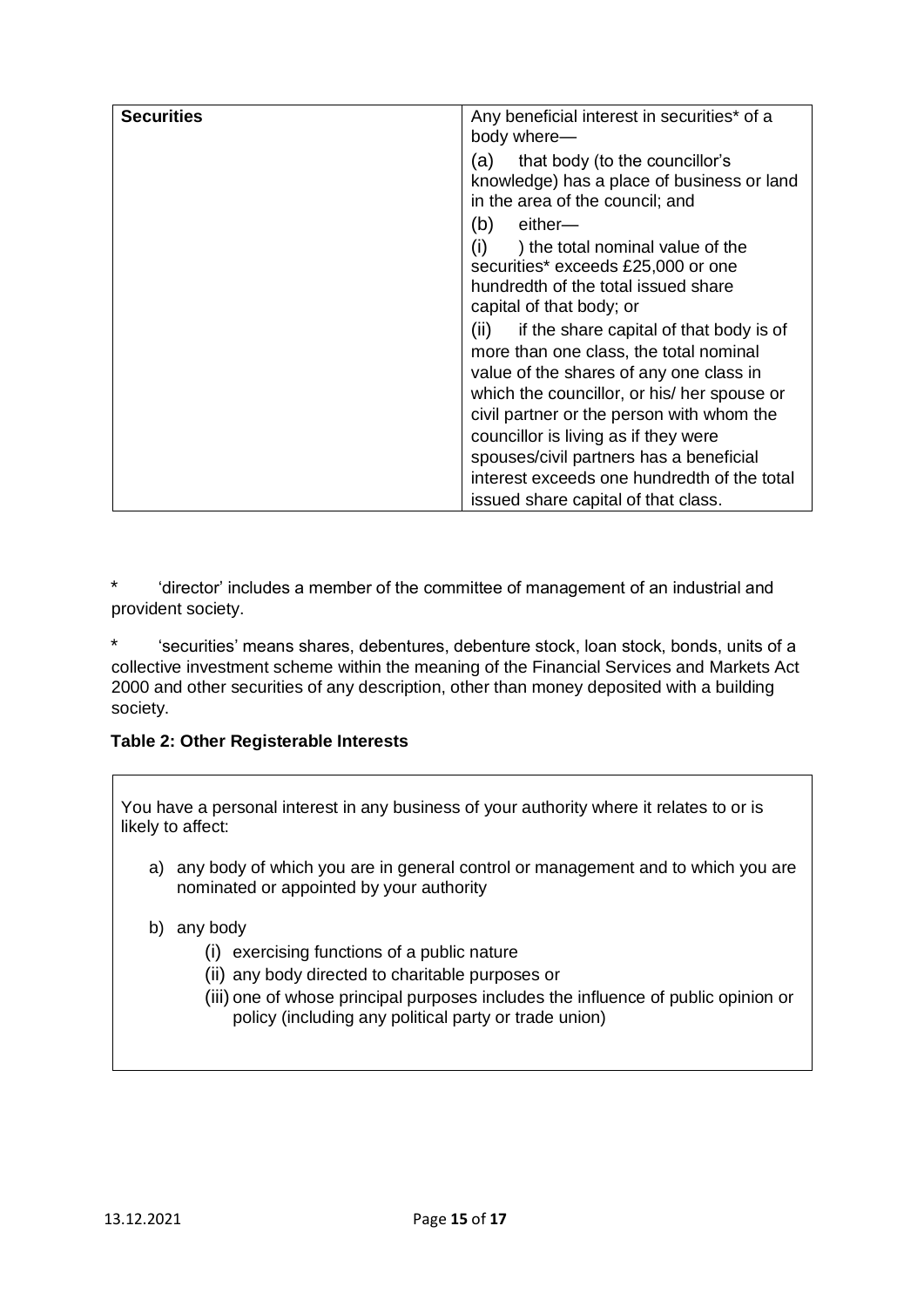# **Appendix C – the Committee on Standards in Public Life**

The LGA has undertaken this review whilst the Government continues to consider the recommendations made by the Committee on Standards in Public Life in their report on [Local](https://www.gov.uk/government/publications/local-government-ethical-standards-report) [Government](https://www.gov.uk/government/publications/local-government-ethical-standards-report) [Ethical](https://www.gov.uk/government/publications/local-government-ethical-standards-report) [Standards.](https://www.gov.uk/government/publications/local-government-ethical-standards-report) If the Government chooses to implement any of the recommendations, this could require a change to this Code.

The recommendations cover:

- Recommendations for changes to the Localism Act 2011 to clarify in law when the Code of Conduct applies;
- The introduction of sanctions
- An appeals process through the Local Government Ombudsman;
- Changes to the Relevant Authorities (Disclosable Pecuniary Interests) Regulations 2012;
- Updates to the Local Government Transparency Code;
- Changes to the role and responsibilities of the Independent Person;
- That the criminal offences in the Localism Act 2011 relating to Disclosable Pecuniary Interests should be abolished.

The Local Government Ethical Standards report also includes Best Practice recommendations. These are:

**Best practice 1**: Local authorities should include prohibitions on bullying and harassment in codes of conduct. These should include a definition of bullying and harassment, supplemented with a list of examples of the sort of behaviour covered by such a definition.

**Best practice 2**: Councils should include provisions in their code of conduct requiring councillors to comply with any formal standards investigation and prohibiting trivial or malicious allegations by councillors.

**Best practice 3**: Principal authorities should review their code of conduct each year and regularly seek, where possible, the views of the public, community organisations and neighbouring authorities.

**Best practice 4**: An authority's code should be readily accessible to both councillors and the public, in a prominent position on a council's website and available in council premises.

**Best practice 5**: Local authorities should update their gifts and hospitality register at least once per quarter, and publish it in an accessible format, such as CSV.

**Best practice 6**: Councils should publish a clear and straightforward public interest test against which allegations are filtered.

**Best practice 7:** Local authorities should have access to at least two Independent Persons.

**Best practice 8**: An Independent Person should be consulted as to whether to undertake a formal investigation on an allegation, and should be given the option to review and comment on allegations which the responsible officer is minded to dismiss as being without merit, vexatious, or trivial.

**Best practice 9**: Where a local authority makes a decision on an allegation of misconduct following a formal investigation, a decision notice should be published as soon as possible on its website, including a brief statement of facts, the provisions of the code engaged by the allegations, the view of the Independent Person, the reasoning of the decision-maker, and any sanction applied.